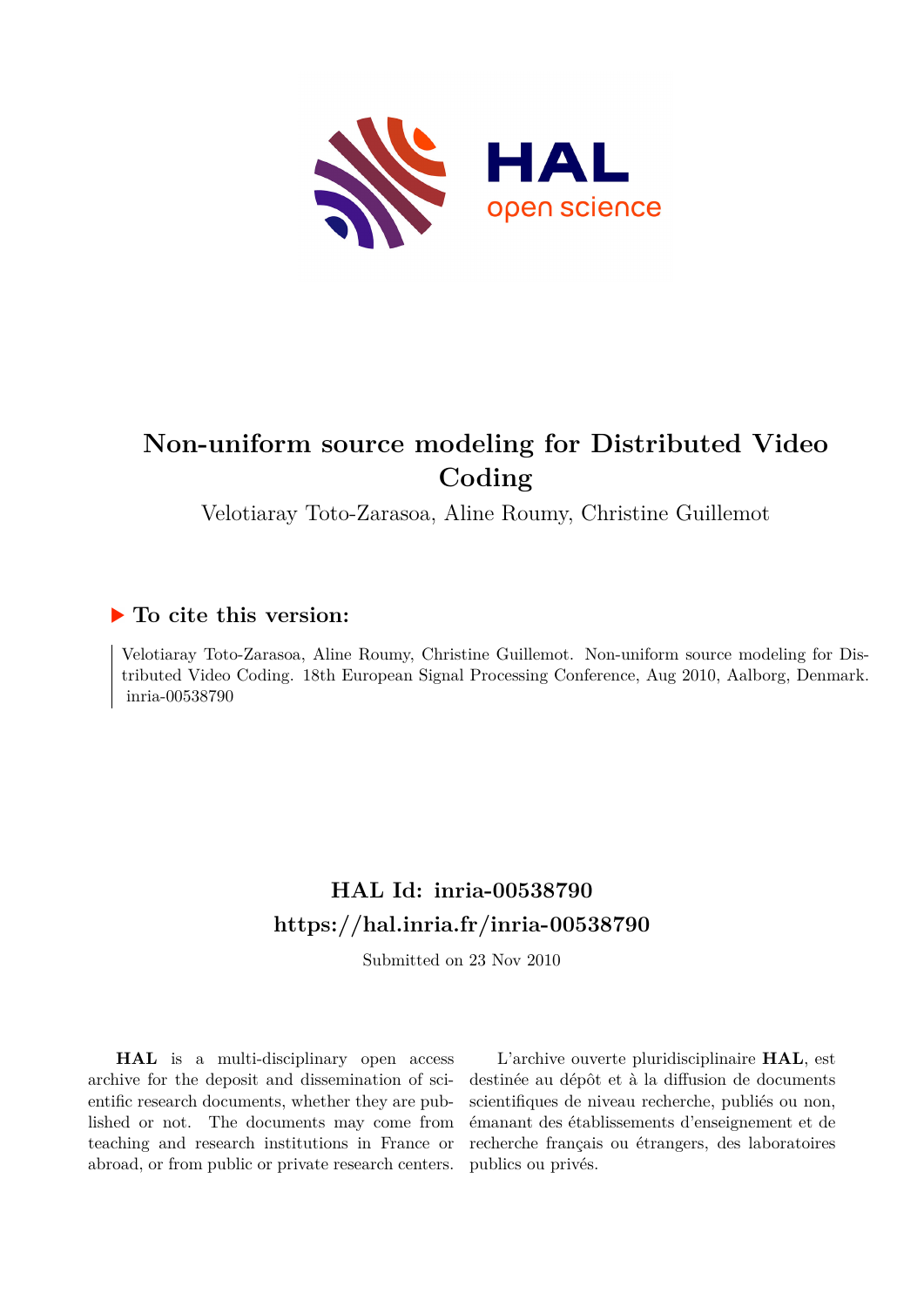## NON-UNIFORM SOURCE MODELING FOR DISTRIBUTED VIDEO CODING

*V. Toto-Zarasoa, A. Roumy, and C. Guillemot*

IRISA/University of Rennes, Campus Universitaire de Beaulieu, 35042 Rennes-Cedex, France.

#### ABSTRACT

We introduce a novel correlation model, called *predictive* Binary Symmetric Channel (BSC), for Distributed Source Coding (DSC). We then consider non-uniform binary sources and show that, for the predictive BSC model, the nonuniformity does not reduce the compression rate in asymmetric DSC. We assess the minimum achievable rate loss induced by a mismatch between the assumed and the true correlation models. We also propose an LDPC-based decoder adapted to both the classical (additive) BSC and the new (predictive) BSC correlation models. Finally, for Distributed Video Coding (DVC) application, we propose a criterion that allows us to switch between the two correlation models.

#### 1. INTRODUCTION

Distributed Source Coding (DSC) refers to the problem of separate encoding and joint decoding of correlated sources. Slepian and Wolf (SW) have established in 1973 [1] that, for two dependent binary sources *X* and *Y*, the lossless compression rate bound  $H(X, Y)$  could be approached when encoding the two sources separately provided that they are decoded jointly. The lossy equivalent of the SW theorem for two correlated continuous-valued sources has been formulated by Wyner and Ziv (WZ) [2]. Most Slepian-Wolf and Wyner-Ziv coding systems are based on channel codes (e.g., convolutional codes [3], turbo codes [4] or Low Density Parity Check (LDPC) codes [5]). The statistical dependence between two correlated sources *X* and *Y* is modeled as a virtual correlation channel analogous to Binary Symmetric Channels (BSC) or additive white Gaussian noise (AWGN) channels. In the sequel we consider asymmetric DSC in which the source *Y* (called the side information) is usually regarded as a noisy version of *X*. Using error correcting codes, the compression of *X* is achieved by transmitting only parity or syndrome bits which are decoded given the side information *Y*.

Video compression has been recast into a distributed source coding framework leading to Distributed Video Coding (DVC) systems. The video sequence is structured into Groups Of Pictures (GOP), in which key frames (KF) are intra-coded and intermediate frames are WZ-coded. Each WZ frame is encoded independently of the other frames. In this paper, we consider the DVC codec described in [6] developed by the European IST-DISCOVER project and which will be referred to as the DISCOVER codec in the sequel. The WZ data is transformed and then quantized, and the quantized coefficients are binarized. Each resulting bit plane is then encoded with a channel coder. We will use an LDPC coder in the experiments reported in this paper. The decoder constructs the side information via motion-compensated interpolation of previously decoded key frames. The encoder

This research was partially supported by the French European Commission in the framework of the FP7 Network of Excellence in Wireless COMmunications NEWCOM++ (contract n.216715).

first sends per bit plane a subset of the syndrome bits coded by the LDPC encoder. If the decoder cannot properly decode the current bit plane, more syndrome bits are requested from the encoder via a feedback channel.

All DVC codec implementations often assume the binary distribution of the bit planes to be uniform, which is actually far from being the case (as we will see in the experiments section). The correlation model between the WZ (*X*) and the SI (*Y*) bit planes is also assumed to be additive symmetric  $(Y = X \oplus Z)$ . In this additive channel model, the correlation noise *Z* is assumed to be independent of *X* but not of *Y*. In this paper, we show that, in DVC systems, the correlation noise *Z* is on contrary, most of the time, independent of the SI *Y*. This has led us to introduce another correlation model which we called the predictive channel model  $(X = Y \oplus Z)$ . We show that, if the two sources *X* and *Y* are uniformly distributed, then the two models (*additive* and *predictive*) are equivalent. But, this is not the case if the two sources are nonuniformly distributed. The minimum achievable rate loss induced by a mismatch between the assumed and true model is computed.

This paper also describes a modified LDPC decoder which accounts for the non-uniformity of the sources and adapts to the correlation model. The source distribution is iteratively estimated along with the symbol bits, and the reliability of this estimation is assessed. Experimental results show that the channel modeling the correlation between the WZ and SI bit planes in a DVC codec is actually a mixture of the additive and predictive channel models. The dynamic decoder adaptation to the correlation model and to the nonuniformity of the sources leads to a rate gain of about 5.7%.

This paper is structured as follows. Section 2 reviews the theory of DSC for non-uniform sources, and presents the rate bounds that can be achieved with the additive and the predictive BSC. Section 3 describes the proposed LDPC decoder in order to take the source non-uniformity, as well as the type of the BSC, into consideration; the performance for the coding of synthetic sources is shown. Section 4 presents the exploitation of the source non-uniformity for DVC. We prove the accuracy of the non-uniform source modeling besides the existence of both additive and predictive channels, then our experimental results show that the PSNR versus rate performance of the codec is improved.

## 2. DISTRIBUTED SOURCE CODING OF NON-UNIFORM SOURCES

This section first revisits the principle of asymmetric DSC with the classical binary symmetric correlation model, which is referred to as *additive* BSC. A new model called *predictive* BSC is then introduced. The rate bounds are derived for both models in the case the sources are non-uniform.

## 2.1 Review of the asymmetric DSC

Let *X* ∼  $\mathcal{B}(p_X)$  denote a binary variable, Bernoulli distributed with parameter  $p_X = \mathbb{P}(X = 1)$ . In DSC, a second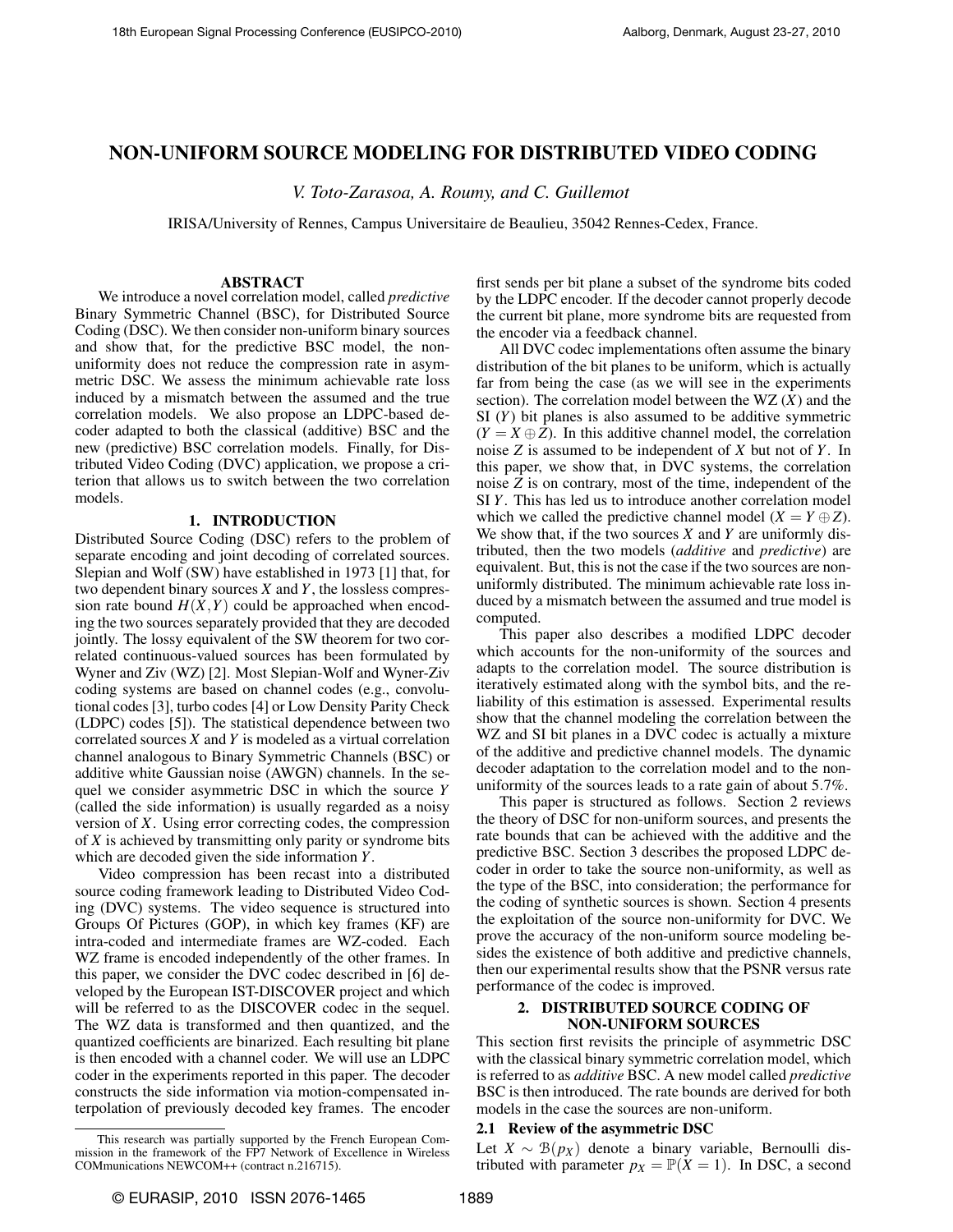source *Y*, with realization y, is correlated to *X* and available at the decoder. The correlation is modeled as a virtual  $(X, Y, p)$  BSC as defined below.

Definition 1. *An* (*X*,*Y*, *p*) *additive BSC is a channel with binary input X, binary output Y. The noise*  $Z \sim \mathcal{B}(p)$  *is independent of the channel input, and the channel output is obtained by*  $Y = X \oplus Z$ .

Note that our additive BSC is the classical BSC. In the remainder of this paper, "*X*" denotes the source that has to be decoded from its syndrome " $S_X$ " and the side-information is "*Y*". This setup is commonly called *"asymmetric DSC"*. In [7], Wyner showed that binary linear codes can reach the SW bounds with *the syndrome approach*. More precisely, consider an  $(N, K)$  channel code C defined by its  $(N - K) \times N$ parity check matrix  $\mathbf{H} = (h_{mn})$ . This code defines a partition of the *N*-long sequences into cosets, where all the sequences in a coset  $\mathcal{C}_s$  share the same syndrome s:  $\mathcal{C}_s = \{x : Hx = s\}.$ To encode x, the encoder transmits its syndrome  $s_x = Hx$ , achieving a compression ratio of  $N : (N - K)$ ; y is sent at its entropy  $H(Y)$  and can therefore be retrieved. At the decoder, the sequence  $\hat{x}$  is found as the closest sequence to y, having syndrome  $s_x$ . In the sequel, we use LDPC codes which have been shown to perform closely to the SW bound [5], while keeping their encoding and decoding complexity linear with the code length.

## 2.2 Properties of the sources and correlation models

The achievable lower bounds depend not only on the correlation between *X* and *Y*, but also on their respective distributions. Let *X* ~  $\mathcal{B}(p_X)$  and *Y* ~  $\mathcal{B}(p_Y)$ . Let *Z* be the noise, modeled as a BSC. First, when the source *X* is uniform, i.e.  $p_X = 0.5$ , the source *Y* is also uniform, and

 $H(X) = H(Y) = 1$ , and  $H(X|Y) = H(Y|X) = H(Z) = H(p)$ , where  $H(p) = -p \log(p) - (1 - p) \log(1 - p)$ .

Now, consider that *X* is non-uniform ( $p_X \neq 0.5$ ). Then *Y* is also non-uniform. We claim the following results to characterize the rate gain that is expected depending on the type of BSC.

Claim 1. *Let*  $X \sim \mathcal{B}(p_X)$  *and*  $Y \sim \mathcal{B}(p_Y)$  *be two correlated sources, where the correlation is modeled as a virtual* (*X*,*Y*, *p*) *additive BSC. We consider the asymmetric distributed problem, where Y is available at the decoder and compressed at its entropy H*(*Y*) *and X is compressed at its conditional entropy H*(*X*|*Y*)*. If the source X is non-uniform, the compression rate for X is reduced by*  $H(Y) - H(X) \ge$ 0 *compared to the compression rate achieved for uniform sources.*

*Proof.* Since the BSC is additive, ∃ *Z* independent of *X* s.t.  $X \sim \mathcal{B}(p_X)$  and  $Y = X \oplus Z$ . Then  $p_Y = p_X(1-p) +$  $(1 - px)p$ . The concavity of  $H(\cdot)$  implies  $H(Y) \ge H(X)$ . Moreover  $H(X|Y) = H(Z) - [H(Y) - H(X)]$ . Since  $H(Y) - H(Y)$  $H(X) \geq 0$  (with equality *iff* the source X is uniform), the non-uniformity of *X* reduces the lower bound  $H(X|Y)$ , and the rate gain is  $H(Y) - H(X)$ . П

Definition 2. *An* (*X*,*Y*, *p*) *predictive BSC is a channel with binary input X, binary output Y. The noise*  $Z \sim \mathcal{B}(p)$  *is independent of the channel output s.t.*  $X = Y \oplus Z$ .

This model corresponds to the case where *Y* represents a *prediction* of *X*. *Z* is therefore an innovation noise independent of *Y*. When the correlation between the sources *X* and *Y* is a predictive channel, we get the following result:

Claim 2. *Let*  $X \sim \mathcal{B}(p_X)$  *and*  $Y \sim \mathcal{B}(p_Y)$  *be two correlated sources, where the correlation is modeled as a virtual* (*X*,*Y*, *p*) *predictive BSC. We consider the asymmetric distributed problem, where Y is available at the decoder and compressed at its entropy H*(*Y*) *and X is compressed at its conditional entropy H*(*X*|*Y*)*. The non-uniformity of X does not reduce the compression rate for X.*

*Proof.* Here  $H(X|Y) = H(Z)$ . Therefore, the compression rate for *X* only depends on the noise statistics, and the nonuniformity of *X* does not reduce its compression rate. П

The introduction of the predictive channel is motivated by the DVC application. In this context, *X* represents the current image to be compressed and *Y* represents the prediction of *X* based on previous and future images obtained at the decoder side. Therefore, the noise *Z* is an innovation noise and is more likely to be independent of *Y* than of *X*. Unfortunately, for a predictive channel the compression rate for *X* does not reduce as the non-uniformity of *X* increases. In the following, we show that a mismatch between the true and the assumed correlation models always degrades the performance of the decoder.

Claim 3. *Let*  $X \sim \mathcal{B}(p_X)$  *and*  $Y \sim \mathcal{B}(p_Y)$  *be two correlated sources, where the correlation is modeled as a virtual* (*X*,*Y*, *p*) *(predictive or additive) BSC. We consider the asymmetric distributed problem, where Y is available at the decoder and compressed at its entropy H*(*Y*)*, and X is compressed at its conditional entropy H*(*X*|*Y*)*. A mismatch between the true correlation model and the one assumed by the codec implies a rate loss if the sources are non-uniform.*

*Proof.* If the decoding if performed with a predictive channel model, then the lower achievable rate will be  $H(Z)$ . A rate loss of  $H(Z) - H(X|Y)$  will then result. Let us now assume that the correlation channel model is predictive. The lower rate bound is in this case  $H(X|Y) = H(Z)$ . If the decoding is performed by considering the additive BSC model, then the minimal achievable that can be achieved will be  $H(Z) - [H(Y) - H(X)]$  with  $H(Y) - H(X) \le 0$ . □  $[H(Y) - H(X)]$  with  $H(Y) - H(X)$  ≤ 0.

Motivated by the expected rate gain when the source distribution is non-uniform and the correlation channel is *additive*, we describe how to modify the existing syndromebased LDPC decoder to assess and exploit the source nonuniformity as well as the nature of the BSC.

#### 3. DISTRIBUTED CODING OF NON-UNIFORM SOURCES USING LDPC CODES

LDPC codes can be represented either by a *sparse* paritycheck matrix (binary matrix of low proportion of 1) or by a *bipartite* graph. For an LDPC code yielding a compression rate  $N : (N - K)$ , there are *N variable nodes* and  $(N - K)$ *check nodes* in the graph. Here, we modify the standard decoding proposed by Liveris *et al.* [5] to exploit the nonuniformity of the sources and to deal with the type of BSC. The encoder is not modified.

#### 3.1 The proposed syndrome-based LDPC decoder

Consider the following notation and definition of the messages that are passed in the graph. Here, the correlation channel is assumed to be a BSC; if some other channel is used, the intrinsic information only needs to be adapted correspondingly. In particular, in section 4, the correlation between the sources is modeled as a Laplacian channel.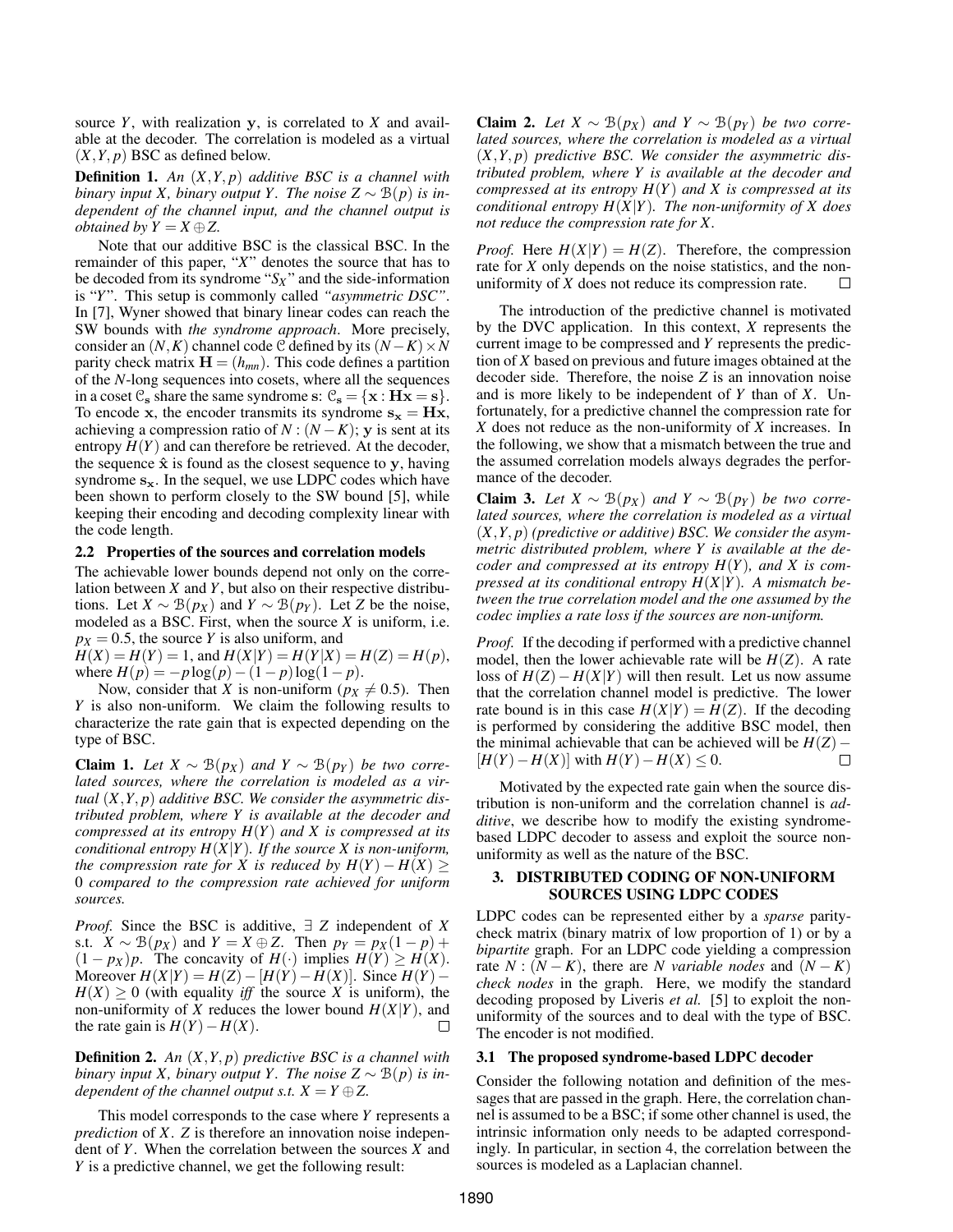- $x_n, n \in [1, N]$  are the source symbols, represented by the *variable nodes*; its estimate is  $\hat{x}_n$
- $y_n, n \in [1, N]$  are the side-information symbols, represented by the *side-information nodes*;
- $s_m, m \in [1, (N K)]$  are the syndrome symbols, representing the check nodes.  $x_n$  is connected to  $s_m$  if  $h_{mn} = 1$ ;
- $d_{xn}$  is the *degree* of  $x_n$ ;
- $\bullet$  *d*<sub>sm</sub> is the *degree* of *s<sub>m</sub>*;
- $I_n, n \in [1, N]$  are the *intrinsic*, passed from  $y_n$  to  $x_n$ ;
- $E_{n,e}, n \in [1,N], e \in [1,d_{xn}]$  are the extrinsic information, passed from *x<sup>n</sup>* on their *e*-th edge to the check nodes;
- $Q_{m,e}, m \in [1, (N-K)], e \in [1, d_{sm}]$  are the messages passed from *s<sup>m</sup>* on their *e*-th edge to the variable nodes;
- $\hat{p}_X$  denotes the estimate of  $p_X$ . It is updated throughout the iterations, after each update of  $\hat{\mathbf{x}}$ .

All the messages are Log-Likelihood Ratio (LLR), they are labeled (*in*) or (*out*) if they come *to* or *from* the nodes. *3.1.1 Intrinsic information computation*

The intrinsic information depends on the type of BSC. It is defined by  $I_n(p_X) = \log \left( \frac{\mathbb{P}(X_n=0|y_n)}{\mathbb{P}(X_n=1|y_n)} \right)$  $\frac{\mathbb{P}(X_n=0|y_n)}{\mathbb{P}(X_n=1|y_n)}$  =

$$
\begin{cases}\n(1-2y_n)\log\left(\frac{1-p}{p}\right), & \text{if the BSC is predictive} \\
(1-2y_n)\log\left(\frac{1-p}{p}\right) + \log\left(\frac{1-px}{px}\right), & \text{if additive}\n\end{cases}
$$
\n(1)

Since  $p_X$  is not known, each  $I_n$  is initialized to  $I_n(\hat{p}_Y)$  where  $\hat{p}_Y$  is the probability of 1's in *Y*, that is the best guess on  $p_X$ so far. Each  $E_{n,k}^{(in)}$  $n_{n,k}^{(m)}$  is initialized to 0.

*3.1.2 Messages from the variable nodes to the check nodes*

$$
E_{n,e}^{(out)} = I_n(\hat{p}_X) + \sum_{k=1, k \neq e}^{d_{xn}} E_{n,k}^{(in)}
$$

where  $I_n(\cdot)$  is defined in (1) and the estimate  $\hat{p}_X$  is explained in 3.1.4. Each  $E_{n,e}^{(out)}$  is mapped to the corresponding  $Q_{m,e}^{(in)}$ according to the connections in the graph.

*3.1.3 Messages from the check nodes to the variable nodes*

1

$$
Q_{m,e}^{(out)} = 2 \tanh^{-1} \left[ (1 - 2s_n) \prod_{k=1, k \neq e}^{d_{sm}} \tanh \frac{Q_{m,e}^{(in)}}{2} \right]
$$

Each  $Q_{m,e}^{(out)}$  is mapped to the corresponding  $E_{n,e}^{(in)}$ . *3.1.4 Decision, and update of*  $\hat{p}_X$ 

We denote 
$$
E_n = I_n(\hat{p}_X) + \sum_{k=1}^{d_{xn}} E_{n,k}^{(in)} = \log \left( \frac{1 - \mathbb{P}_n}{\mathbb{P}_n} \right)
$$

where  $\mathbb{P}_n$  is the best guess on  $\mathbb{P}(X_n = 1 | \mathbf{y}, \mathbf{s}_\mathbf{x})$  so far. Then

$$
\mathbb{P}_n = \frac{e^{En}}{1 - e^{En}}, \text{ and } \hat{x}_n = \begin{cases} 1, & \text{if } \mathbb{P}_n \ge 0.5 \\ 0, & \text{otherwise} \end{cases}
$$

 $\hat{p}_X$  is estimated as the probability of 1's in  $\hat{x}$ , expressed with the soft values  $\mathbb{P}_n$ . The updated value of  $\hat{p}_X$  is thus given by

$$
\hat{p}_X = \frac{\sum_{n=1}^N \mathbb{P}_n}{N}
$$

### *3.1.5 Stopping criteria: syndromes check, convergence test, and maximum number of iterations*

The decoding algorithm stops either if the estimated  $\hat{x}$  satisfies the parity check equation ( $\mathbf{H}\hat{\mathbf{x}} = \mathbf{s_x}$ ) or if the maximal number of iterations has been reached (100 iterations is a good compromise between performance and complexity). Moreover if the syndrome test has failed, while no symbols of  $\hat{x}$  have been updated during the current iteration, even if we have not reached the maximal number of iterations yet, we decide that the decoder has converged to a wrong word.

## 3.2 Simulation results

### Non-uniformity and additive BSC

We test the proposed decoding algorithm using an LDPC code of rate  $\frac{1}{2}$  created using the Progressive Edge Growth (PEG) principle [8]. The non-uniform sources are drawn for two values of  $p_X = \{0.15, 0.2275\}$ ; and, for each  $p_X$ , a range of values of *p* is considered. The source sequences are of length  $N = 1584$  - the same length as the bit planes extracted from the video frames (section 4). The syndrome  $s_x$ , as well as the side-information y, are transmitted to *three* different decoders: (1) the standard decoder that views *X* as a uniform source, (2) the proposed decoder that knows that *X* is nonuniform and has to estimate  $\hat{p}_X$ , (3) a *genie-aided* decoder that knows  $p_X$  (in order to quantify the sub-optimality introduced by the parallel estimation of  $\hat{p}_X$ ). When the BSC is additive, Fig. 1 shows the performance of the decoding in terms of its Bit Error Rate (BER) versus  $H(p)$ .



Figure 1: Performance of the standard and the modified LDPC decoders, for non-uniform sources with  $p_X = \{0.15, 0.2275\}$ , over an additive BSC.<br>When considering that *X* is uniform, (1),  $H(X|Y) = 0.5$  is achieved for  $H(p) = 0.5$  ( $p = 0.11$ ) regardless of the source distribution. When exploiting the non-uniformity, (2, 3),  $H(X|Y) = 0.5$  occurs for  $H(p) = 0.622$  $(p = 0.155)$  when  $p_X = 0.2275$ , and for  $H(p) = 0.79$   $(p = 0.239)$  when  $p_X = 0.15$ .

The standard decoder (1) has the same performance regardless of the source distribution. Meanwhile, the decoders (2) and (3) exploiting the non-uniformity are able to retrieve *X* from considerably greater  $H(p)$ ; the rate gain increases with the non-uniformity. The estimation of the source Bernoulli parameter, only induces a loss lower than 0.02*bit* when the BER is under 10−<sup>5</sup> , which is acceptable regarding the rate gain with respect to the standard decoder. Effect of a mismatch between the true correlation model and the one assumed by the decoder

Now, we assess the impact of a wrong guess of the type of BSC between the correlated sources. Let us first consider the case where the true correlation model is additive while the decoder assumes a predictive one. The curve (1) in Fig. 1 shows the performance of such a mismatched decoder while curves (2) and (3) show the performance of the matched de-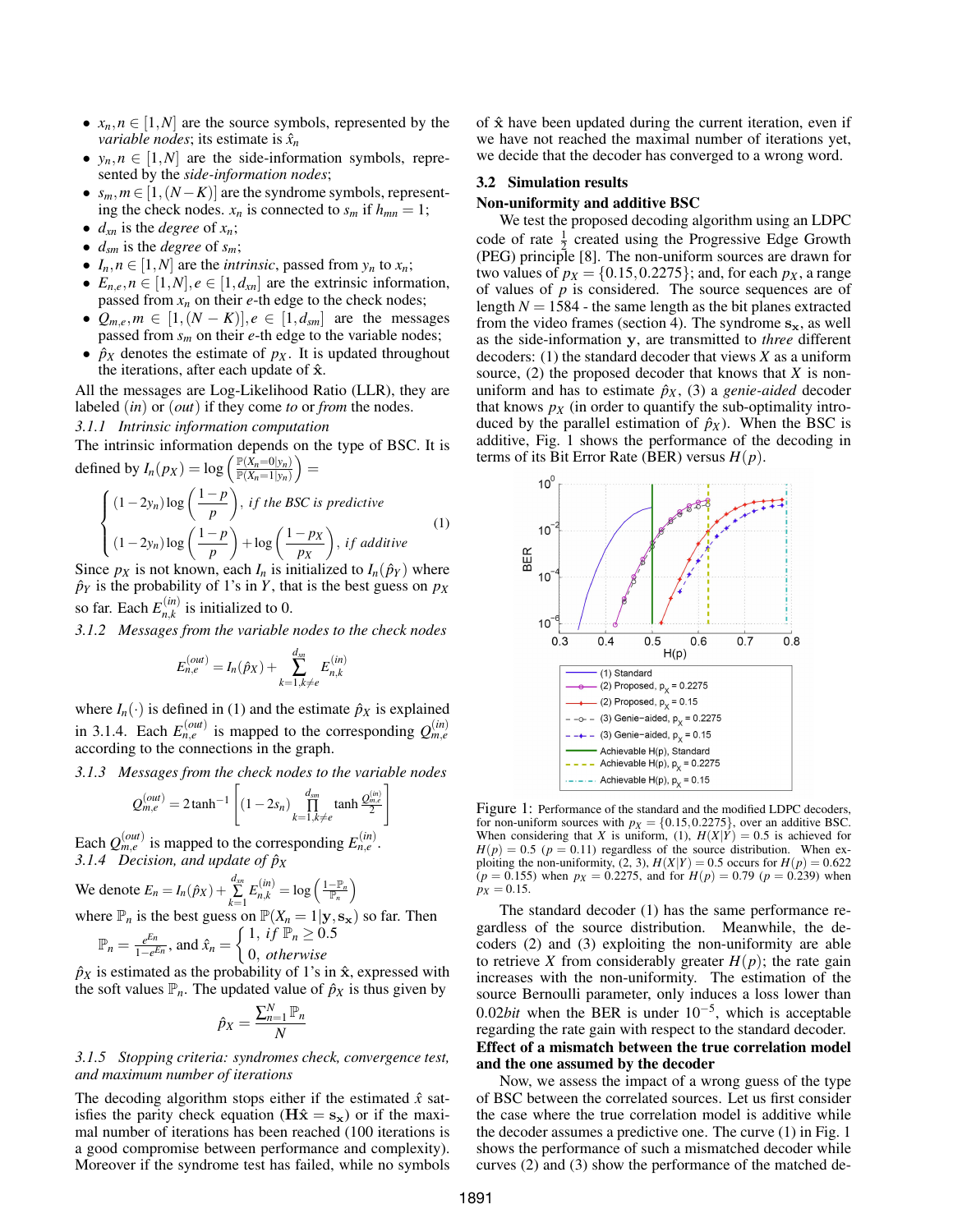coder. As expected in Claim 3, the mismatch induces a significant rate loss. For the other case, we consider a predictive model while the decoder assumes an additive one. To that end, we generate  $Y \sim \mathcal{B}(p_Y)$  and  $X = Y \oplus Z$ , making sure that  $p_X$  is constant, and we plot the BER of that system on Fig. 2.



Figure 2: Influence of a wrong guess on the channel (the BSC is assume to be additive while it is predictive in reality), for non-uniform sources with  $p_X = \{0.15, 0.2275\}.$ 

As expected (see Claim 3) the mismatched decoder performs worse than the correct decoder.

#### Parallel parameter estimation

Our decoder presented in section 3.1 estimates the distribution parameter  $p_X$ . Fig. 3 shows the estimated parameter averaged over  $5.10^3$  realizations of the source.



Figure 3: Performance of the parameter estimation that is performed in parallel, for non-uniform sources with  $p_X = \{0.15, 0.2275\}.$ 

When the correlation level is such that the operating point is far from the SW bound  $(H(p) < 0.52$  for  $p_X = 0.2275$  and  $H(p) < 0.62$  for  $p_X = 0.15$ ), the decoding of *X* is successful  $(BER < 10^{-2})$  and the parameter is well estimated (the gap to the actual  $p_X$  is lower than 10<sup>-3</sup>); but when the correlation is lower, the decoding of *X* fails and the parameter estimation fails as well.

## 4. DISTRIBUTED VIDEO CODING EXPLOITING THE NON-UNIFORMITY OF THE BIT PLANES

## 4.1 Review of the DISCOVER codec

Fig. 4 shows the DISCOVER codec block diagram.

The encoder consists into the Blocks 1, 2, and 3. Block 1 splits the video frames into key frames (KF) and WZ frames. The KF are conventionally encoded in Block 2 using an H264/AVC encoder and transmitted to the decoder. The WZ frames are encoded in Block 3: they first undergo a blockbased Discrete Cosine Transform (DCT, Block 3*a*), and the obtained transform coefficients are quantized (Block 3*b*). The quantized coefficients are organized into bands, where every band contains the coefficients associated to the same frequency in different blocks. Then, organized *bit plane by bit plane*, the quantized coefficients bands are fed to a SW encoder, which computes their syndromes. In this work, we model those bit planes as non-uniform sources.

At the decoder, the KF are first decoded in Block 4 using a conventional video decoder. Then a motion compensated interpolation between every two closest KF is performed in Block 5, in order to produce the SI for a given WZ frame. The correlation between the WZ bit planes and SI is approximated by a Laplacian channel, in Block 6. In Block 7, the same transform used at the encoder is applied to the SI to obtain an estimation of the WZ bit planes. Based on that information, and thanks to the syndromes, Block 8 performs the proper WZ decoding. More particularly, Block 8*a* performs the rate-adaptive SW decoding [9], using feedback channels between Blocks  $3f$  and  $8b$ ; that is to avoid re-encoding the data. Once the bit planes are correctly decoded, Block 8*d* makes an inversion of the transform applied by Block 3*a*, and the decoded video frames are obtained by conveniently multiplexing the decoded KF and the WZ frames.

#### 4.2 Accuracy of the model proposed for the bit planes

We investigate on the distributions of the coded bit planes by assessing *off line* their *Bernoulli distributions*. We show in Fig. 5 the probability of 1's in some WZ bit planes from the three 15*Hz* QCIF video sequences *Hall monitor, Foreman, Soccer*.



Figure 5: Probability of 1's in the bit planes taken individually. The WZ bit planes of the three video sequences are non-uniformly distributed, which justifies the model adopted for their decoding.

The results on Fig. 5 confirm that the bit planes are nonuniformly distributed, besides their distribution varies from bit plane to bit plane. This justifies that the non-uniform modeling is a better model than the uniform one, and that we have to estimate the parameter of each bit plane separately. Comforted by the huge non-uniformity of the bit planes, we address the problem of adapting the SW decoder so as to take into account their non-uniformity. The channel between the correlated bit planes is modeled as Laplacian; we use the soft information from Block 6 to initialize the intrinsic of the proposed LDPC decoder (section 3.1.1).

#### 4.3 Experimental results

We place the proposed LDPC decoder in Block 8*a*. The results presented in Fig. 6 and Fig. 7 are obtained for all the WZ frames of the video sequences *Hall monitor, Foreman, Soccer*, with a GOP length of 2. Key frames are encoded with H.264/AVC Intra (main profile), and the quantization parameters for each point are chosen so that the average quality (PSNR) of the WZ frames is similar to the quality of the KF. All rate and distortion results refer only to the luminance. The proposed SW decoder that uses the non-uniformity is compared to the standard DISCOVER's SW decoder.

## The channel is assumed to be additive

First, we assume that the Laplacian channel is additive, and we take into account the non-uniformity for the decoding of all the bit planes. The results are presented in Fig. 6

The rate gain occurs only for the sequence *Soccer* at the highest PSNR, it is 1.88*kbps* (−0.65%). This low rate gain contrasts with the huge non-uniformity of the bit planes